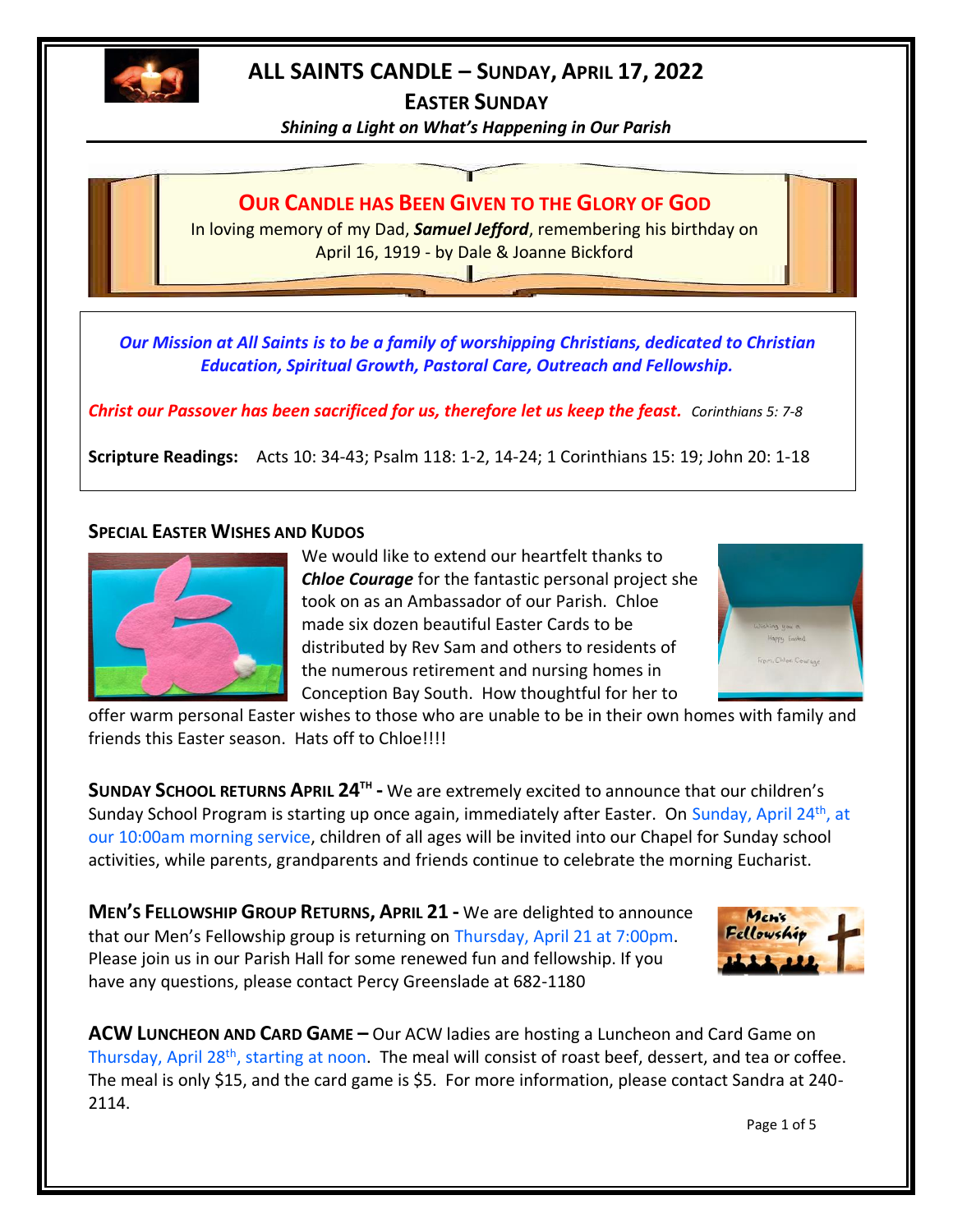**NOMINATIONS FOR VESTRY -** There are currently 7 positions open for election. If you are interested in a seat on Vestry, and being a part of this exciting management Team, please forward your name to the Parish Secretary at... [secretary@allsaintsparish.ca](mailto:Nominations%20for%20Vestry%20%20There%20are%20currently%207%20positions%20open%20for%20election.%20%20If%20you%20are%20interested%20in%20a%20seat%20on%20Vestry,%20and%20being%20a%20part%20of%20this%20exciting%20management%20Team,%20please%20forward%20your%20name%20to%20the%20Parish%20Secretary%20at…%20secretary@allsaintsparish.ca%20%20?subject=Nominations%20for%20Vestry)



**ST. GEORGE'S DAY TAKE-OUTS, APRIL 22 & 23 –** Next weekend we will be hosting our annual St George's Day Business and Community Take-Out Cold Plates. With the social restrictions of COVID behind us, we now really need your help to make this event the great success it always was. The cost is only **\$15**, and there are many ways you can help:

- Make salads / peel potatoes / slice tomatoes / make coleslaw
- Canvas your office and co-workers to place an order and we will deliver it. Order forms are available from Aura Farrell at 682-3775, Enid Haines at 682-9367, or just call the Office at 834-4501 to place your order, or email us at [office@allsaintsparish.ca](mailto:office@allsaintsparish.ca?subject=St%20George)
- If you are available, perhaps you could help on the assembly line early Friday morning (April 22) and/or maybe not-so-early on Saturday morning
- In just an hour or two you could help deliver the meals on either Friday or Saturday morning, or maybe even both

Please mark your calendars: Friday, April 22<sup>nd</sup> for business orders, and Saturday, April 23<sup>rd</sup> for community orders.

**OUR NEXT CONFIRMATION CLASS IS APRIL 24TH -** Our final confirmation session, "What is Faith", will be held on April 24<sup>th</sup>, at 2:00pm in the Parish Hall. We look forward to seeing everyone. Click [here](http://allsaintsparish.ca/document_library/Confirmation%20Schedule%20220227.pdf) to view the current schedule. If you have any questions or concerns, please contact Joanne at (709) 682-8103 or [joannesimfukwe@gmail.com](mailto:joannesimfukwe@gmail.com)

**AGM COMMITTEE REPORTS -** Committee Chairs are asked to prepare their annual reports in preparation for our AGM, which is tentatively scheduled for April 24<sup>th</sup> (subject to change). Please email them to the Parish Secretary at [secretary@allsaintsparish.ca](mailto:Committee%20Chairs%20are%20asked%20to%20prepare%20their%20annual%20reports%20in%20preparation%20for%20our%20AGM,%20which%20is%20tentatively%20scheduled%20for%20April%2024th%20(subject%20to%20change).%20%20Please%20email%20them%20to%20the%20Parish%20Secretary%20at%20secretary@allsaintsparish.ca%20%20?subject=AGM%20Committee%20Report)

**PWRDF - UKRAINE EFFORT -** PWRDF is supporting the emergency response of those displaced by the invasion of Ukraine through its partner ACT Alliance with \$20,000, and is accepting donations. As the war in Ukraine began on February 24, tens of thousands of Ukrainians became displaced, fleeing for safety in neighbouring countries. ACT member Hungarian Interchurch Aid, who has been working in Ukraine for more than 25 years in humanitarian and development projects, has already shipped 28 tons of food to support those fleeing to Hungary,



and their staff has been working with refugees at the Ukraine/Hungary border. Donations to PWRDF for Ukraine can be made by emailing pwrdf@pwrdf.org or by mail at PWRDF 80 Hayden Street, Toronto, ON M4Y 3G2. **Please specify it is for Ukraine**.

**MOVING FORWARD WITH "HOPE AND FAITH" -** There have been many changes in our church services over the past three years, and in our efforts to move forward inside our "new normal", **we are hoping** 

*THE CANDLE – All Saints CBS –April 10, 2022* Page 2 of 5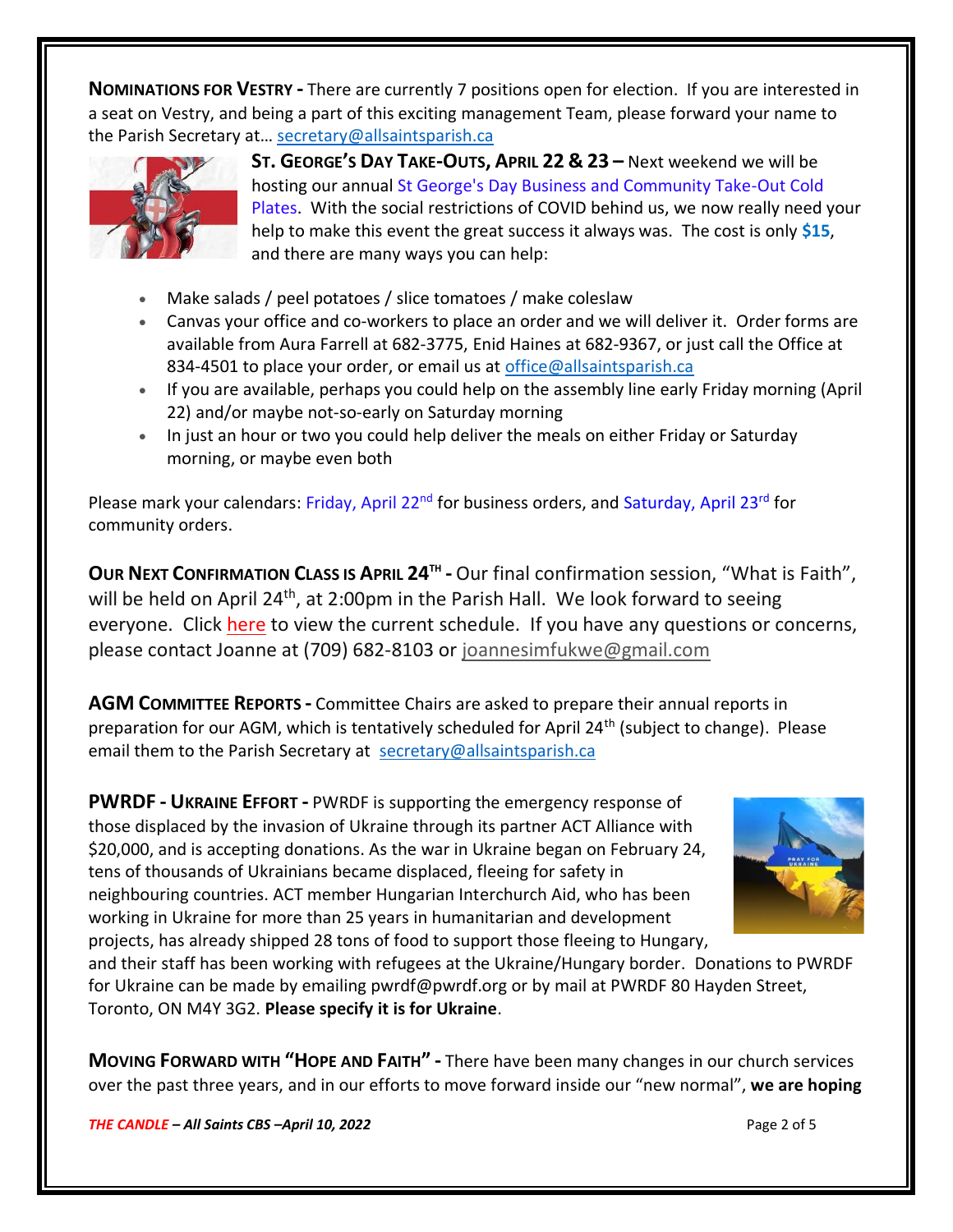**to rebuild our various groups and ministries**. If you are interested in remaining a member of one or more of these groups, or if you wish to become a "new" member, we invite you to visit our website at [allsaintsparish.ca](/Users/ralphfagan/Documents/All%20Saints%20Parish/Candle/ASP%202022%20Candle/allsaintsparish.ca) and either complete our online form, or download the form for printing and completion, or simply drop by our Parish Office and pick up a copy. You can drop your completed form at any Church service, or simply drop it at the Parish Office. We look forward to seeing as a member of *one of these wonderful ministerial teams: Altar Guild, Eucharist Assistant, Funeral Reception, Lectern Reader, Liturgical Planner, Offertory Counter / Depositor, Server (must be confirmed), Sides Person & Greeter*

**PARISH HALL IS NOW AVAILABLE FOR ALL RENTALS – We are delighted that our Parish Hall is now** available for all types of rentals: Baby Showers, Bridal Showers, Weddings, Business Meetings, and any other organizations needing a place to meet. To place your booking, please call our Office at 834- 4501, or via email at office@allsaintsparish.ca

**DONATIONS FOR THE GATHERING PLACE -** As a part of their Christian Response, this year's Confirmation Class are collecting personal care and hygiene items for the Gathering Place. If anyone in the congregation would like to help, donations will be accepted until April 24<sup>th</sup>. Items being collected include: razors, shaving cream, soap, body wash, shampoo, face clothes, hand towels, socks and underwear, etc. The Confirmation Class thanks you for your support!!!



**ALL SAINTS TEA ROOM –** We invite you to join us each Wednesday at noon for some great food, fun, and fellowship. If you have any questions, please contact Enid Haines at 682- 9367, or Aura at 682-3775.

**JOIN OUR LIVE STREAMING TEAM -** If you feel you could help us with this *very rewarding ministry*, we would love to have you on our Team. It is not as complicated as one might think, so please do not feel intimidated. If you are able to assist, please contact the Communications Team via email at: [communications@allsaintsparish.ca](mailto:communications@allsaintsparish.ca?subject=Live%20Streaming%20Team) 



**DO WE HAVE YOUR EMAIL ADDRESS? -** If we do not already have your email address on file, and you would like to receive our regular weekly bulletins and information updates,please email it to [communications@allsaintsparish.ca,](mailto:communications@allsaintsparish.ca?subject=eMail%20Address%20Update) or simply [click here](http://allsaintsparish.ca/email_updates) to complete our online email registration form.

**SPONSORING 'THE CANDLE' -** We invite you to sponsor our weekly bulletin, **'***THE CANDLE***'**, and have it dedicated in memory of a loved one. Your personal tribute will be prominently posted on the Bible graphic located at the top of the front page, and your kind donation of \$25 would be greatly



appreciated. Additionally, you can honor a loved one by posting your

favourite picture, along with a memorial verse, and your kind donation of \$50 for this full-page tribute is greatly appreciated. A paper copy of '*THE CANDLE*' is distributed at all Sunday services, and a digital copy is permanently archived on our Parish website at [allsaintsparish.ca](http://allsaintsparish.ca/thecandle.html)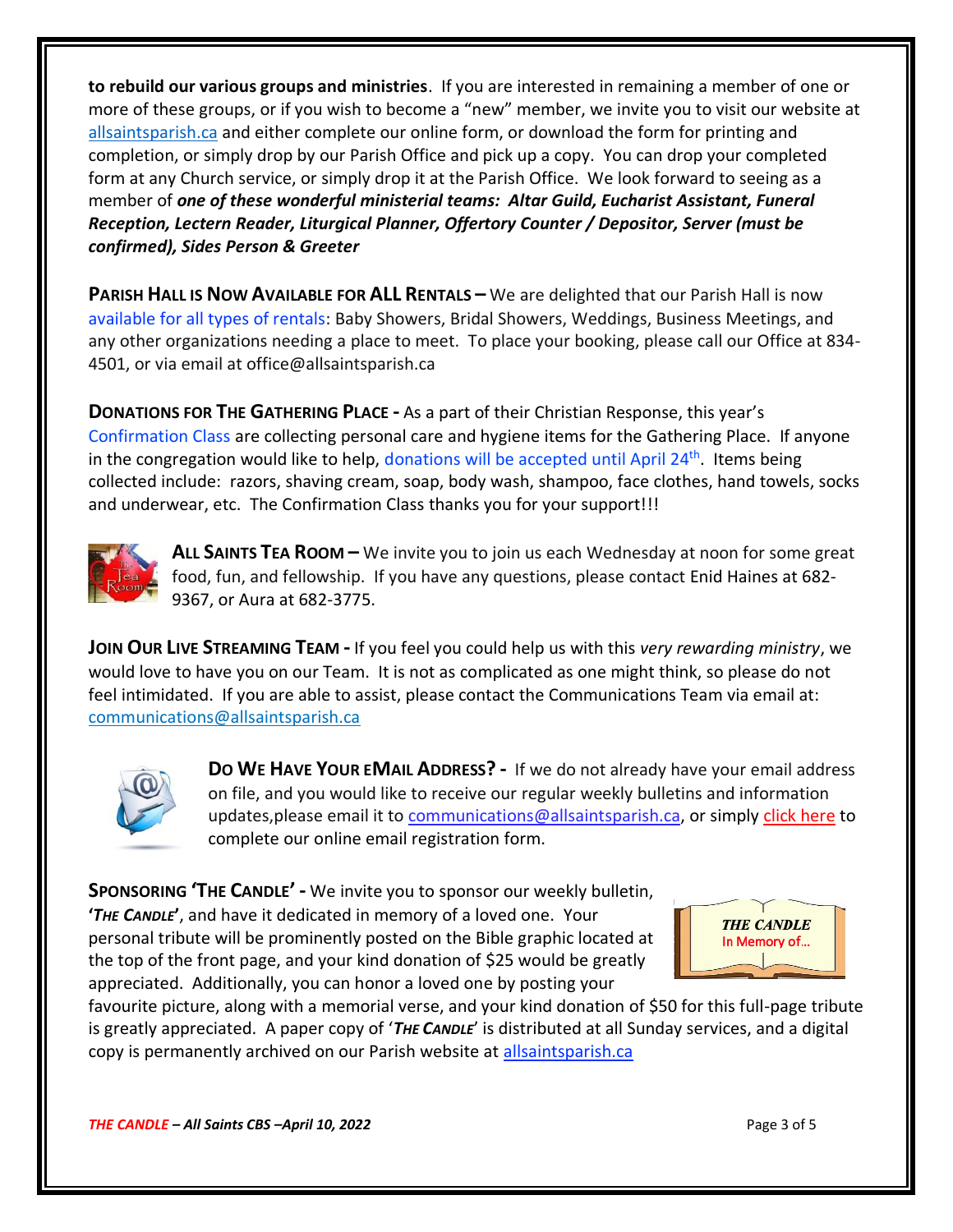# **CHURCH OFFERTORY -** Our secure drop-slot, located at the top of the stairs, is always available, and checked daily. For your convenience, you can also e-Transfer your offering to [donations@allsaintsparish.ca.](mailto:donations@allsaintsparish.ca) And of course, we always encourage you to consider signing up for our eGivings program which automatically deposits your offering at whatever interval you choose: weekly, bi-weekly, or monthly. Simply [click here](http://allsaintsparish.ca/egiving-online-information-form) to register, or go to our website and follow the eGiving notes. If you

have [any](https://wfsites-to.websitecreatorprotool.com/870a5dd5.com/Admin/%7BSK_NODEID__22939341__SK%7D) questions, please email your Finance Team at [finance@allsaintsparish.ca,](mailto:finance@allsaintsparish.ca) or call our Office at 834-4501.

### **IN MEMORIAM – ELECTRONIC ROAD SIGN**

- In memory of *David Butler* by George & Linda McDonald
- In memory of *David Butler* by Dave Arnott

#### **IN MEMORIAM – FOOD BANK**

- In memory of *David Butler* by Georgina, Glen and Family
- In memory of *David Butler* by Greta Cable
- In memory of *David Butler* by Patrick & Brenda Butt
- In memory of *Kevin Peach* by Roger & Janice Peach
- Herb & Mary Butler

#### **IN MEMORIAM – PRWDF**

• Herb and Mary Butler

# Jesus said to her,

"I am the resurrection and the life. He who believes in me will live. even though he dies; and whoever lives and believes in me will never die."

Happy a blessed Easter

*THE CANDLE – All Saints CBS –April 10, 2022* Page 4 of 5